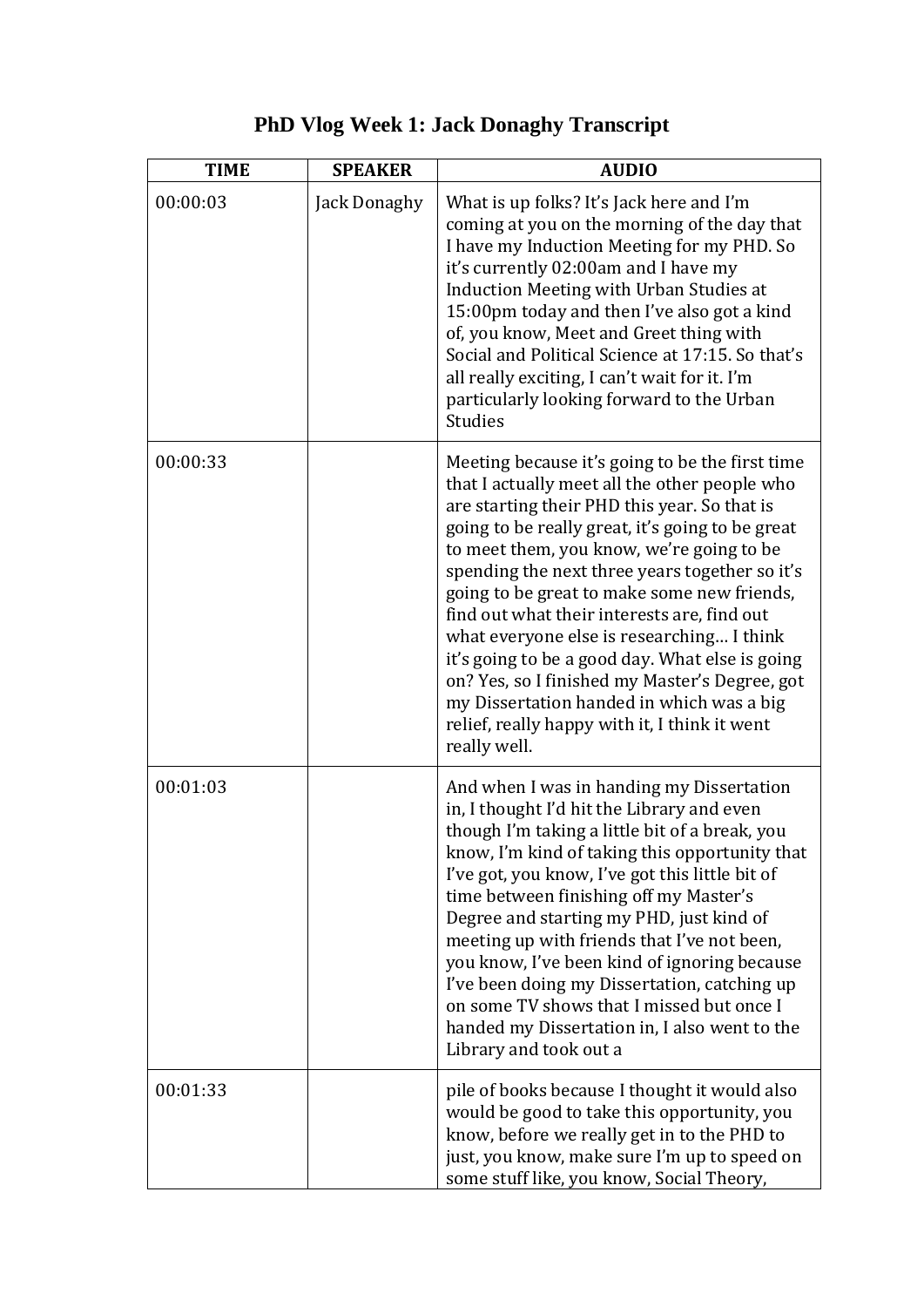|          | Research Methods, things like that, because I<br>think those are the kind of areas which are<br>really going to differentiate the Master's level<br>from the PHD level although I could be wrong<br>because I've not actually started the PHD yet<br>properly. So yeah                                                                                                                                                                                                                                                                                                                                               |
|----------|----------------------------------------------------------------------------------------------------------------------------------------------------------------------------------------------------------------------------------------------------------------------------------------------------------------------------------------------------------------------------------------------------------------------------------------------------------------------------------------------------------------------------------------------------------------------------------------------------------------------|
| 00:02:03 | we'll find out but I think reading's gone really<br>well. I think it's going to be I'm going to be<br>glad that I did this, took this opportunity to<br>read some of these books. Yeah, so what else<br>is going on? I have a Supervisor Meeting this<br>week. We don't have a date set for that but<br>I'm going to be meeting with my Supervisors<br>this week and I'm also having lunch on Friday<br>with one of my Supervisors and we're also<br>we're collaborating with an outside<br>organisation on the PHD so we're meeting<br>with the kind of head guy over there, we're all<br>going to go out for lunch |
| 00:02:33 | talk about, you know, what's how we're<br>going to work together, how we're going to<br>get access to their kind of clients and stuff,<br>what's the process going to be, what do we<br>need to do for them, what do they need to do<br>for us - just stuff like that. So that's going to<br>be really good. It's going to be really just great<br>to get the ball rolling on this, I've been<br>thinking about this project for the last six<br>months and we're finally getting started on it.<br>So it's going to be hopefully the start of a<br>really great period tomorrow - today<br>actually!                |
| 00:03:03 | Yeah, so I'll bring you all along with me, we'll<br>see how today goes and yeah, so I'll see you<br>soon. Catch you later! Hello folks, it's Jack<br>here and today's the day that I have my<br>Induction for my PHD. So I'm just walking to<br>the Train Station. Not feeling too nervous, you<br>know, I mean it's the first day and all but, you<br>know, I've kind of been here at this University<br>for a while so I know my way around -<br>hopefully I won't get lost - although I might<br>get lost, who knows? Yeah, I got my Travel<br>Pass                                                               |
| 00:03:33 | sorted so I'm just heading for the train, you                                                                                                                                                                                                                                                                                                                                                                                                                                                                                                                                                                        |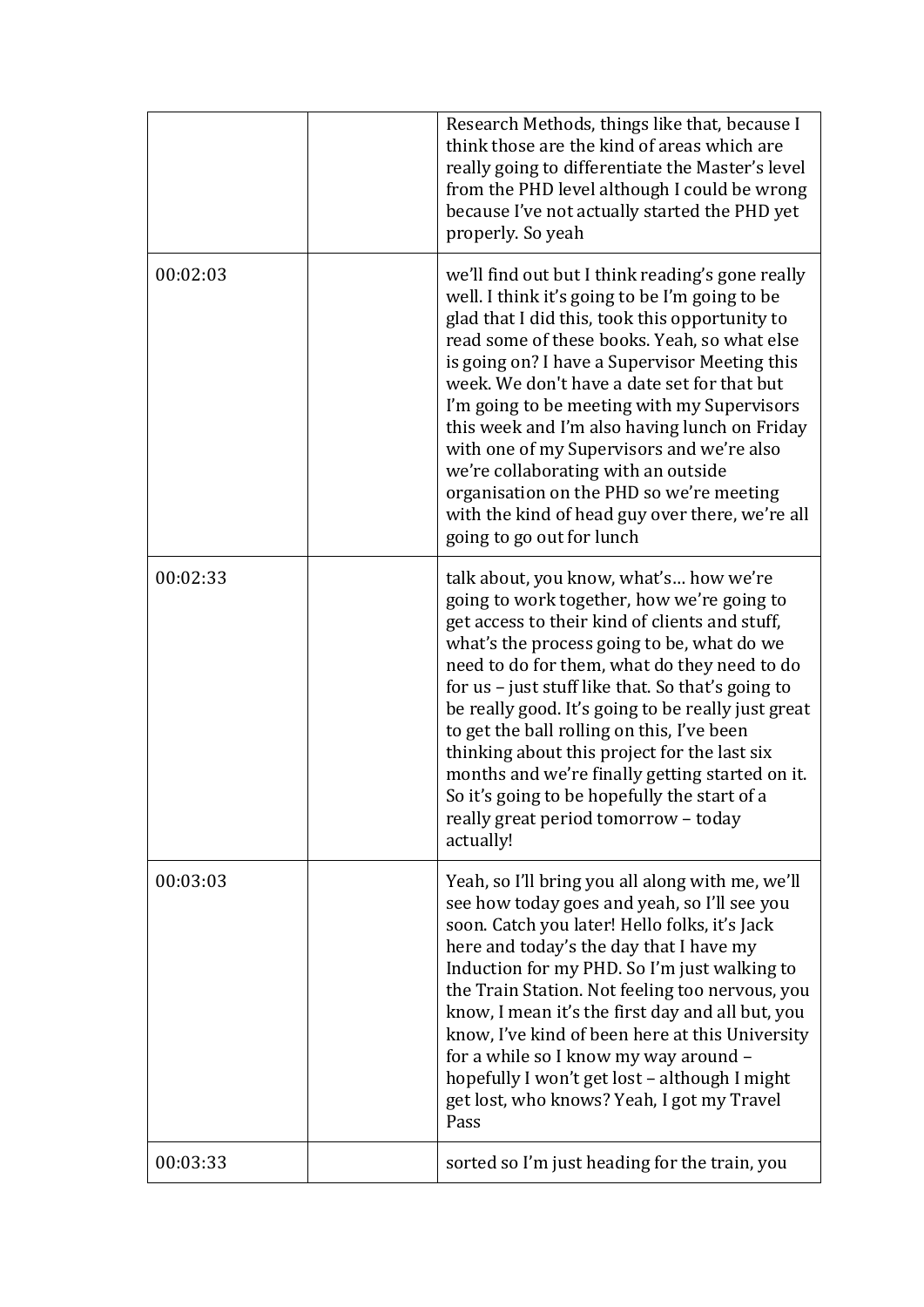|          | know, got my Post Grad Bank Account<br>renewed, kind of taken care of a lot of the<br>stuff that I've got to do but, you know, the<br>kind of side line stuff. But yeah, so I'm going<br>to go and jump on the train and talk to you<br>soon. Hey folks, it's now the day after. I had<br>my Induction yesterday and it went really<br>well! I met a lot of really cool people, the<br>people I'm doing my PHD with - huge range<br>of topics, a lot of different experience                                                                                                                                                                                                          |
|----------|---------------------------------------------------------------------------------------------------------------------------------------------------------------------------------------------------------------------------------------------------------------------------------------------------------------------------------------------------------------------------------------------------------------------------------------------------------------------------------------------------------------------------------------------------------------------------------------------------------------------------------------------------------------------------------------|
| 00:04:03 | among the people who are just starting out.<br>So, you know, really impressive crowd of<br>people so I'm really looking forward to<br>getting to know them, kind of all exchanged<br>details, all added each other on Facebook, did<br>that whole thing which was good, definitely<br>going to be good to keep in touch with them<br>because I suppose it's going to be different<br>from like, you know, the usual classroom<br>experience where I see them every week, you<br>know, every Tuesday at 10:00 we'd get<br>together for a class. I suppose it's not really<br>going to be like that. So it's going to be good,<br>I've got them all on Facebook, we'll keep in<br>touch |
| 00:04:33 | which is good and then what else is going on?<br>I found out that I'm sharing my office with<br>this person Joanna who I did my Master's<br>with her so that's really good that we're going<br>to be sharing an office. Yeah, I hope we don't<br>get on each other's nerves. I'm going to try<br>and keep my annoying habits to a minimum.<br>I'll, you know, keep the music on my<br>headphones low and stuff! And yeah, so I've<br>just been to the Fresher's Fair. I don't think I<br>went to the Fresher's Fair last week but I just<br>went along                                                                                                                                |
| 00:05:03 | it was good, good to see all the old Clubs. I<br>think I might join a few Clubs this year. It's on<br>again tomorrow so I think I'll check out<br>Maybe check out the Photo Club, some<br>Political Societies I checked out, met up with<br>some old friends from some old Clubs I used<br>to be involved in. So yeah, it was great to, you<br>know, good to meet up with people that I'm<br>already friends with and, you know, hopefully                                                                                                                                                                                                                                            |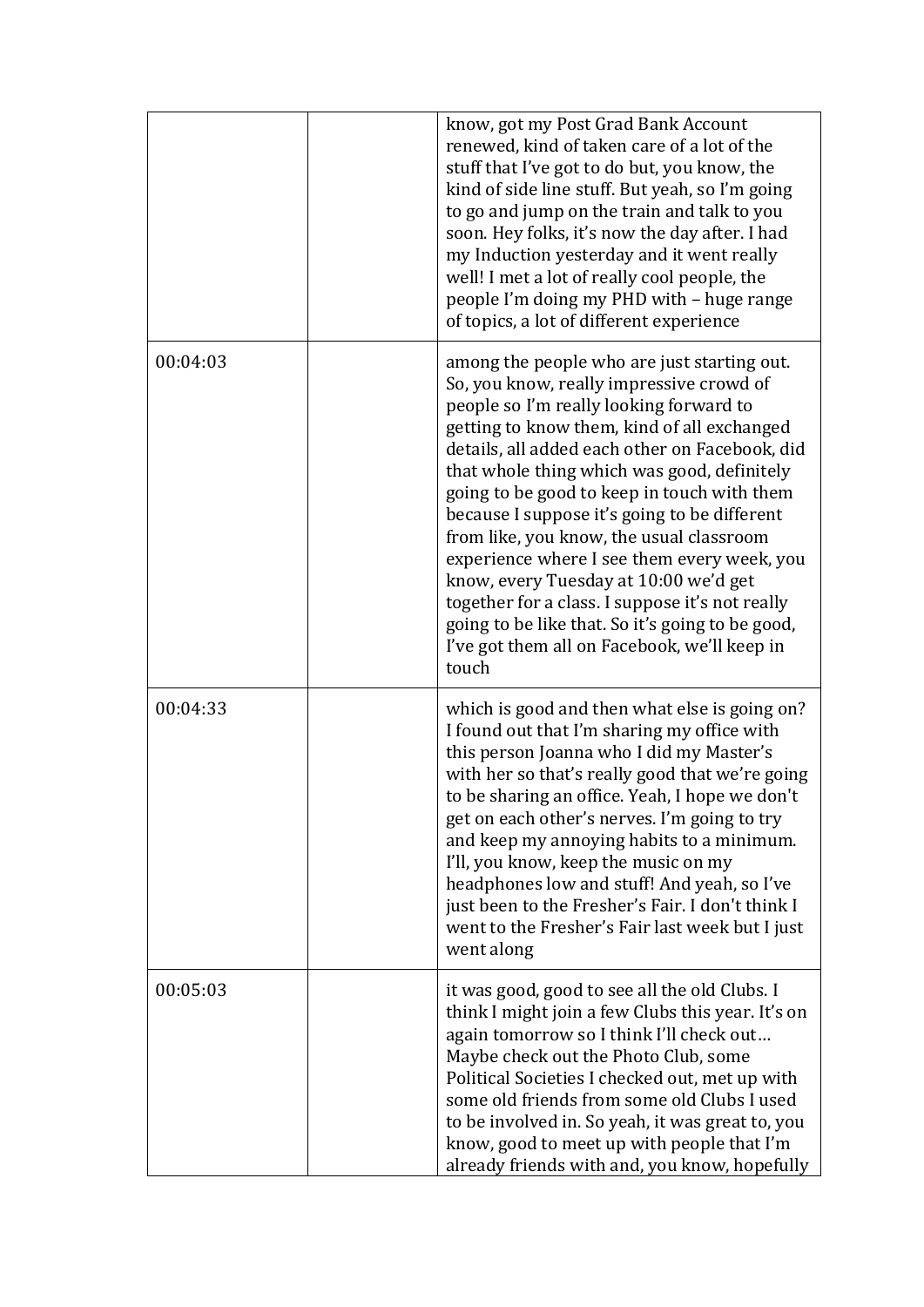|          | make some more friends and kind of be active<br>in student life. So yeah, what else is going on?<br>I think that's pretty much it.                                                                                                                                                                                                                                                                                                                                                                                                                                                                                                                                                                                                 |
|----------|------------------------------------------------------------------------------------------------------------------------------------------------------------------------------------------------------------------------------------------------------------------------------------------------------------------------------------------------------------------------------------------------------------------------------------------------------------------------------------------------------------------------------------------------------------------------------------------------------------------------------------------------------------------------------------------------------------------------------------|
| 00:05:33 | So I've got a Meeting with my Supervisor<br>tomorrow and then a Meeting with my other<br>Supervisor on Friday and we're doing that<br>Collaboration Meeting so that's going to be<br>good. So I'm going to go and get the train,<br>grab some dinner and I'll make check in again<br>tomorrow, let you know how my first<br>Supervisor Meeting went, hopefully kind of<br>figure out what I'm going to be doing for the<br>next few weeks, you know, just at the<br>beginning here, what am I supposed to read,<br>what am I supposed to do? Yeah, so I'll see<br>you soon. So I've just had my first Supervisor<br>Meeting and it went really well. We just kind<br>of talked about, you know, what should I be<br>doing over the |
| 00:06:03 | next few weeks, what kind of areas should I<br>be focusing on in my reading because I guess<br>the kind of general outline of a PHD mostly is<br>you spend your first year doing a kind of<br>literature review, doing a lot of reading,<br>reading pretty much anything you can, then in<br>your second year you start to think about<br>methods and stuff and then, you know, you<br>actually go out and do the research, go and<br>talk to people and then your third year you<br>kind of write it up. So kind of I bought a<br>notepad and wrote it all down! New school<br>supplies, who doesn't love that?                                                                                                                   |
| 00:06:33 | So we're going to be looking at I don't know<br>how much you want to know about the<br>technical stuff of what I'm reading but we're<br>going to look at kind of street level<br>bureaucracy stuff, kind of governance<br>theories, policy process, you know, how does,<br>you know, the government sets a policy but<br>then how is that actually implemented on the<br>street, how does it feed down and how does it<br>change? I'm also going to be thinking about<br>landlords because I spent, you know, a lot of<br>my research has been on, you know, it's<br>involved thinking about who are tenants, you<br>know, but actually we should probably start                                                                   |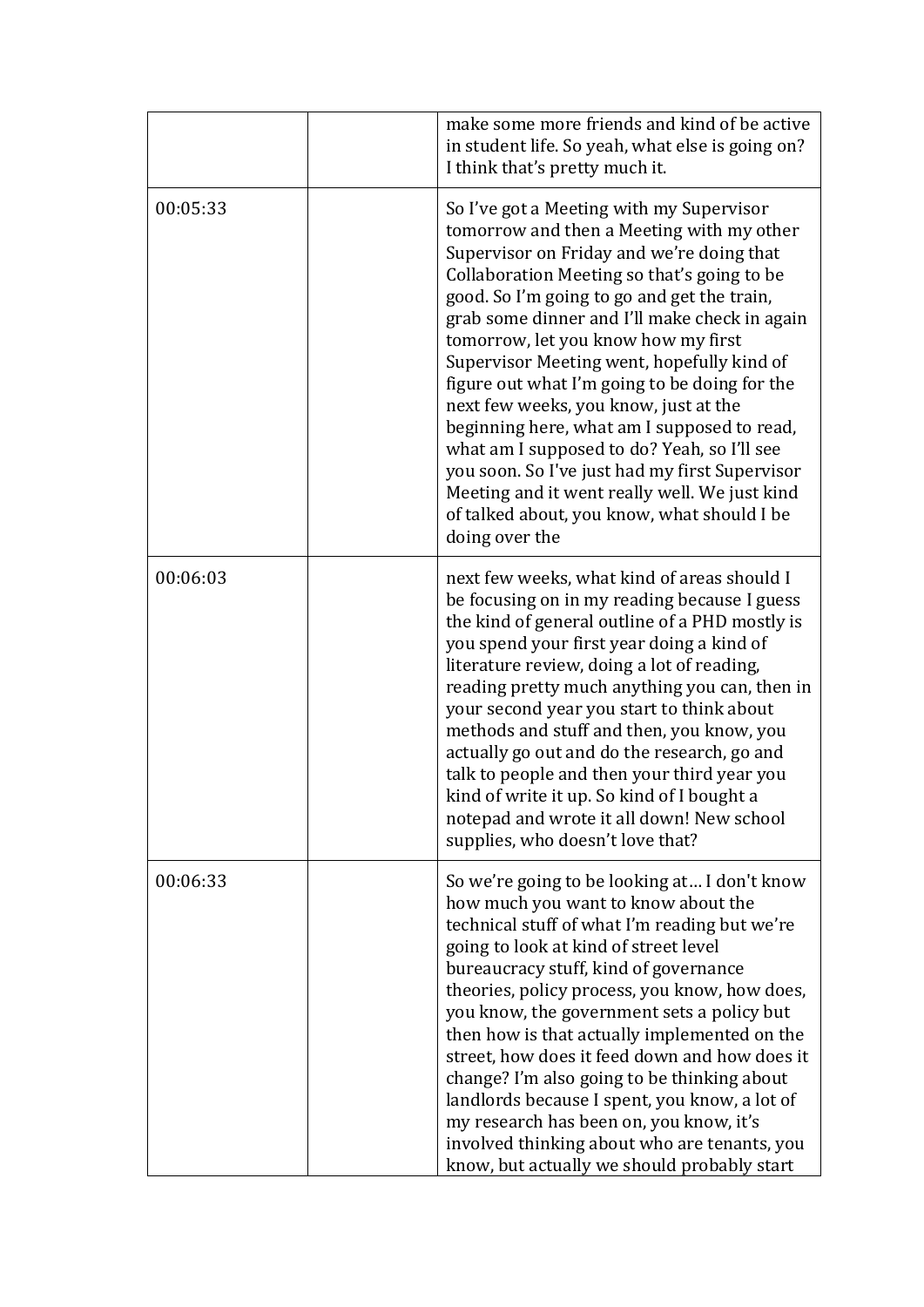|          | to think about well who are landlords as well?<br>You know,                                                                                                                                                                                                                                                                                                                                                                                                                                                                                                                                                                                                                      |
|----------|----------------------------------------------------------------------------------------------------------------------------------------------------------------------------------------------------------------------------------------------------------------------------------------------------------------------------------------------------------------------------------------------------------------------------------------------------------------------------------------------------------------------------------------------------------------------------------------------------------------------------------------------------------------------------------|
| 00:07:03 | why do people become private landlords, you<br>know, what's their motivation, you know, are<br>the landlords because they want to invest or<br>did they inherit a property and they would<br>rather not be landlords but they kind of have<br>to stick with it? So stuff like that which is<br>going to be good. It kind of talks about what<br>kind of timescale you want to do these things<br>on. We agreed that we should set some<br>milestones but we didn't actually agree on<br>what those milestones were yet because I'm<br>waiting until we can get together with my<br>other Supervisor and really                                                                   |
| 00:07:33 | get a proper kind of timetable in place. But we<br>want to make sure that by Christmas we've<br>got a lot of stuff, kind of basically a chapter<br>written on the theoretical stuff and we've also<br>figured that I should maybe We kind of<br>discussed, you know, maybe, you know, I<br>already done my Master's Degree but am I<br>maybe missing any kind of, you know,<br>education any elements of my knowledge<br>kind of missing, substantial bits. So we said<br>because it's a qualitative study, I'm going to<br>try and boost my qualitative research                                                                                                                |
| 00:08:03 | skills. So there's a few things that the<br>University offers but I think I'm going to<br>check out the Scottish School What is it<br>called? The Scottish Graduate School of Social<br>Science in Edinburgh. Apparently they offer<br>some really good training courses on<br>qualitative methods so I'm definitely going to<br>check that out. Also thought although my PHD<br>is in Urban Studies, there's going to be a huge<br>legal element to it, you know, so I'm going to<br>need to really understand what the legislation<br>is and, you know, from reading kind of legal<br>textbooks on this, you know, a lot of people<br>talk in a completely different language! |
| 00:08:33 | So I'm going to try and sit in on some legal<br>courses, maybe some kind of Entry Level Law<br>courses that the University offers, if possible,<br>I haven't really looked into that yet but yeah,                                                                                                                                                                                                                                                                                                                                                                                                                                                                               |